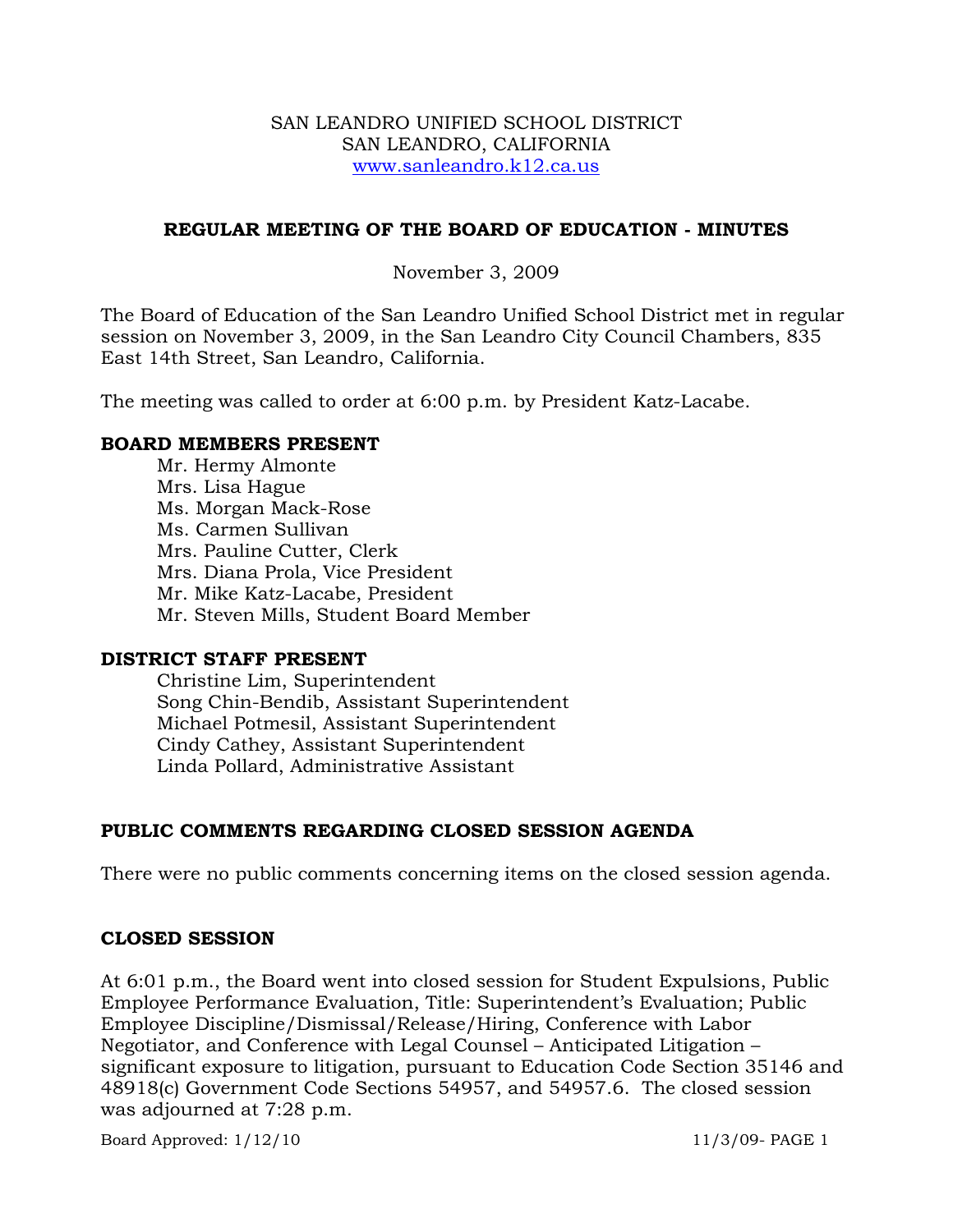The Board returned to open session at 7:32 p.m. with the Pledge of Allegiance to the Flag. President Katz-Lacabe said the Board had been in closed session where no action was taken.

# **APPROVAL OF AGENDA**

Trustee Hague requested that the Student Board member report be moved to before Public Testimony.

On a motion made by Trustee Hague and seconded by Trustee Sullivan, the Board approved the agenda, as amended, for the regular meeting of November 3, 2009, by a 7-0 vote.

## **REPORTS**

1) Student Board Member Report – Steven Mills, Student Board Member, updated the Board on activities at San Leandro High School.

Highlights included:

- Homecoming week was very successful
- The Canned Food Drive will begin all items will be going to the Davis Street Center in San Leandro
- A committee has been formed to work with teachers to develop a process for soliciting names for the new 9th Grade Campus
- An Historical Debate Club is being formed, which will eventually branch out into a Mock Trial Club
- San Leandro High School Pirate Wear (sweatshirts and t-shirts) is for sale in the Student Center
- The girls' volleyball team made NCS

# **PUBLIC TESTIMONY ON NON-AGENDA ITEMS**

• Mark Montoya, Jefferson PTA, addressed the Board in support of Superintendent Lim, expressing his disgust with the apparent actions of this Board, alluding to a poor attempt to "highjack" this meeting by first sending an email cancelling it, and then having the meeting. He focused much of his comments towards Trustees Mack-Rose, and Almonte, stating that he relished the thought of recalling Trustee Mack-Rose as well as replacing Trustee Almonte on the Board. Mr. Montoya charged Trustee Mack-Rose with having a "hidden agenda", only being interested in Washington Elementary School, and not taking time to visit and learn about other schools such as Jefferson Elementary, adding that Jefferson has the most diverse population in the District.

Board Approved: 1/12/10 11/3/09- PAGE 2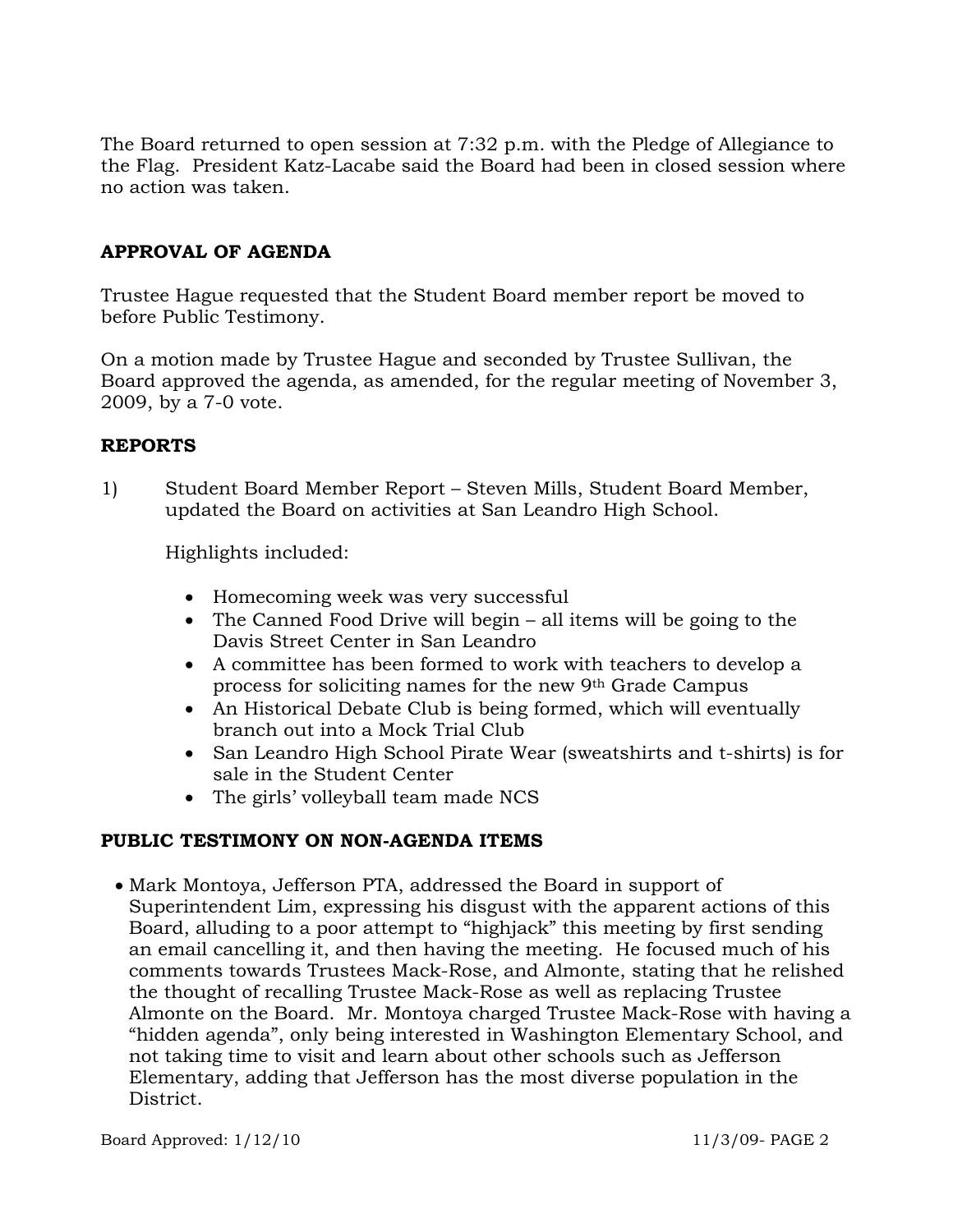- Diana Torres, parent volunteer at John Muir Middle School, addressed the Board in support of Superintendent Lim and the work that she has done for the District, adding that programs offered at the school site have helped her encourage her son that he has a bright future that includes attending college.
- Anauel Amezcua, Latino Unidos, through an interpreter (Diana Torres) expressed her support for Christine Lim citing her dedication in helping the community, parents and students of the District, no matter what their cultural background, by providing programs such as the Parent Institute for Quality Education (PIQE) which helps parents understand how they can help with the academic success of their child. She believed that, should the Board pursue removing the Superintendent from her position, it would be very difficult to replace her and would not be in the best interest of the parents, students, Board and the District.

Before proceeding with the next speaker, Trustee Mack-Rose asked for point of order and requested clarification to a comment made by Mr. Montoya with regards to the cancellation of this meeting. President Katz-Lacabe clarified that the Board was intending to have a special meeting to discuss a pressing legal matter on Nov. 2; however, because of his failure to follow the posting requirements, he was forced to cancel that meeting. It was also noted that there was never any notice of cancellation for this meeting.

- Alton Jefferson commented that he endorsed Mr. Montoya's interest in running for a Board seat, adding that while he did initially support and vote for Trustee Mack-Rose, she no longer had his vote or that of his family and friends. Mr. Jefferson accused the Board of attempting to have an "illegal" meeting, and going behind the backs of the community, citing that President Katz-Lacabe's lack of knowledge of the Brown Act prevented him from knowing that the agenda posting needed a twenty-four hour notice. Mr. Johnson also asked for clarification with regards to the professional service agreement with Hopkins and Carley that was agendized for that special meeting. Mr. Jefferson cautioned Trustees Mack-Rose, Almonte, and Prola that the numbers for recalling them are there and are continuing to grow.
- LaTrina Dumas commented on the need for additional training for the Board, noting how impressed she was when the Board, District and community came together to discuss the budget crisis in 2008. Referring to the Code of Ethics Board Bylaws, Ms. Dumas reminded the Board that their "first and primary commitment is to the well-being of our youth in their actions as a Board member." In addition the Board makes the following commitments to the citizens who elected them, justice for the people they employee, and concern for every individual. Ms. Dumas urged the Board to look at the facts, then determine why they feel the Superintendent should no longer lead this District.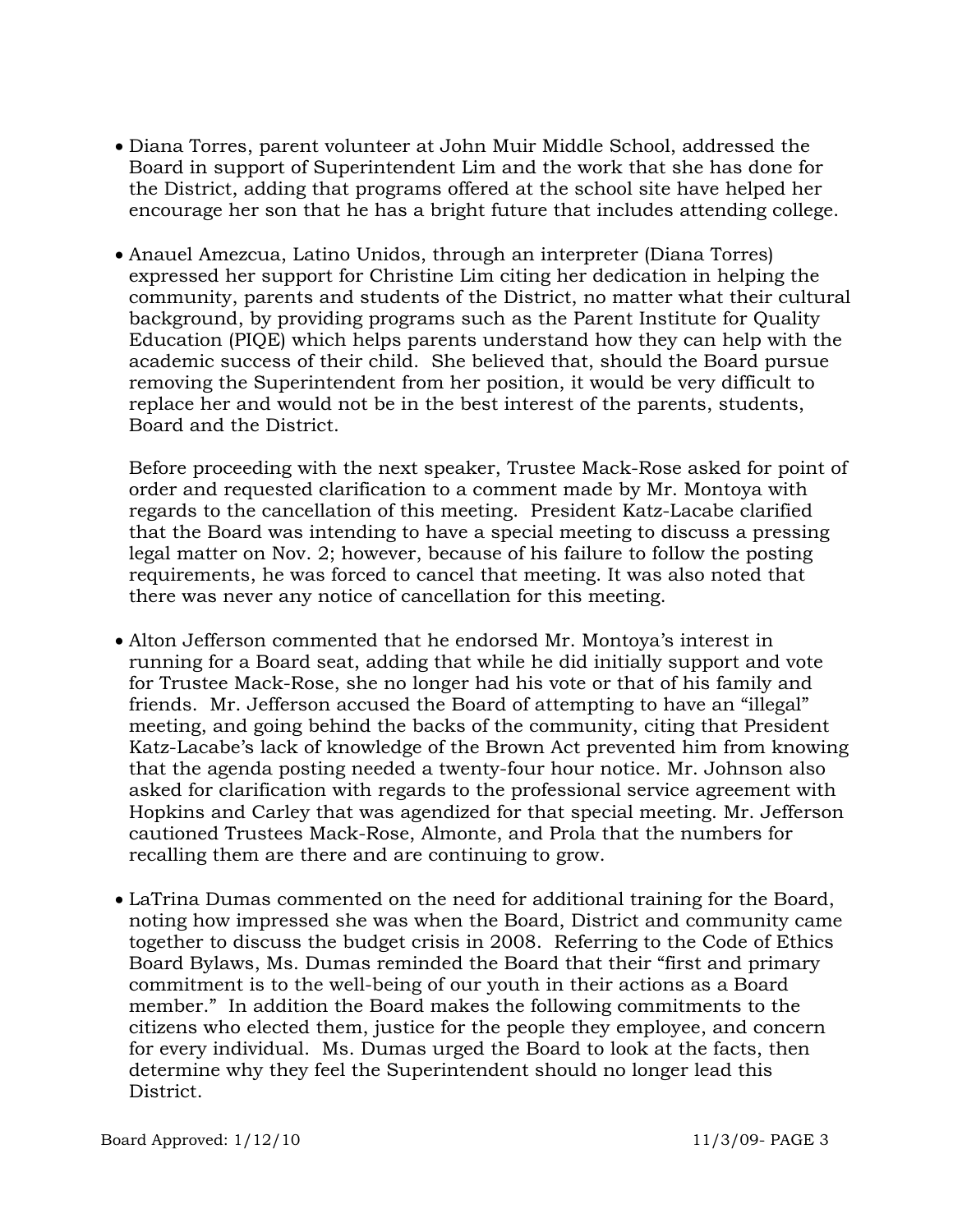• Gregory Daniel commented on how saddened he was by what is occurring in the District. He also affirmed his support for the Superintendent, and was curious on what the Board was basing their reason for wanting to relieve the Superintendent of her position, noting that he has yet to hear the voices of those who feel that the Superintendent is not doing a good job and should leave. He challenged the Board to "know the material, know what it means to be a Board member, and do the right thing for the sake of our young people."

Trustee Mack-Rose encouraged the members of the community to stay and listen to Board comments later in the meeting, reminding them that because they are unable to respond at this time, it does not mean that they agree with or accept their allocations.

 President Katz-Lacabe reminded the speakers that Public Comments was not an interactive session, and while the Board appreciated their comments and passionate delivery, he asked that "the speakers show some respect for the people around them and the people up here."

- Lawrence Brown addressed the Board in support of Superintendent Lim, stating that there was a time when San Leandro's reputation as a "racist" city frightened him; however, now, under Superintendent Lim's leadership and support for all students, San Leandro is beginning grow, noting that his two daughters attended San Leandro High School with one graduating this year and the other still in college.
- Freddye Davis, President of the Hayward South Alameda County NAACP, was very troubled that the Board is trying to remove Superintendent Lim. She asked the Board to consider two things: "What is it about Ms. Lim that you don't like"; and "What is it that she has done to cause you to feel that she is not capable of doing the job that she has go graciously performed over the last few years?" She urged the Board to work with Superintendent Lim as she has worked with this community.

President Katz-Lacabe interjected by saying, "With all do respect to the criticisms that people have made of the Board, and while I may have disagreements with individual members of the Board, I hold them in the upmost respect and integrity and don't question the reason they are in their positions or why they are doing their jobs. We do have the concerns of the children at heart" and "I'm glad that we share that."

• Hendy Huang commented on the API scores. He shared charts showing that, while over the last 10 years data showed the District schools scored below 700, data from 2003 (when Superintendent Lim came to the District) to the present contains evidence that many of the schools are making significant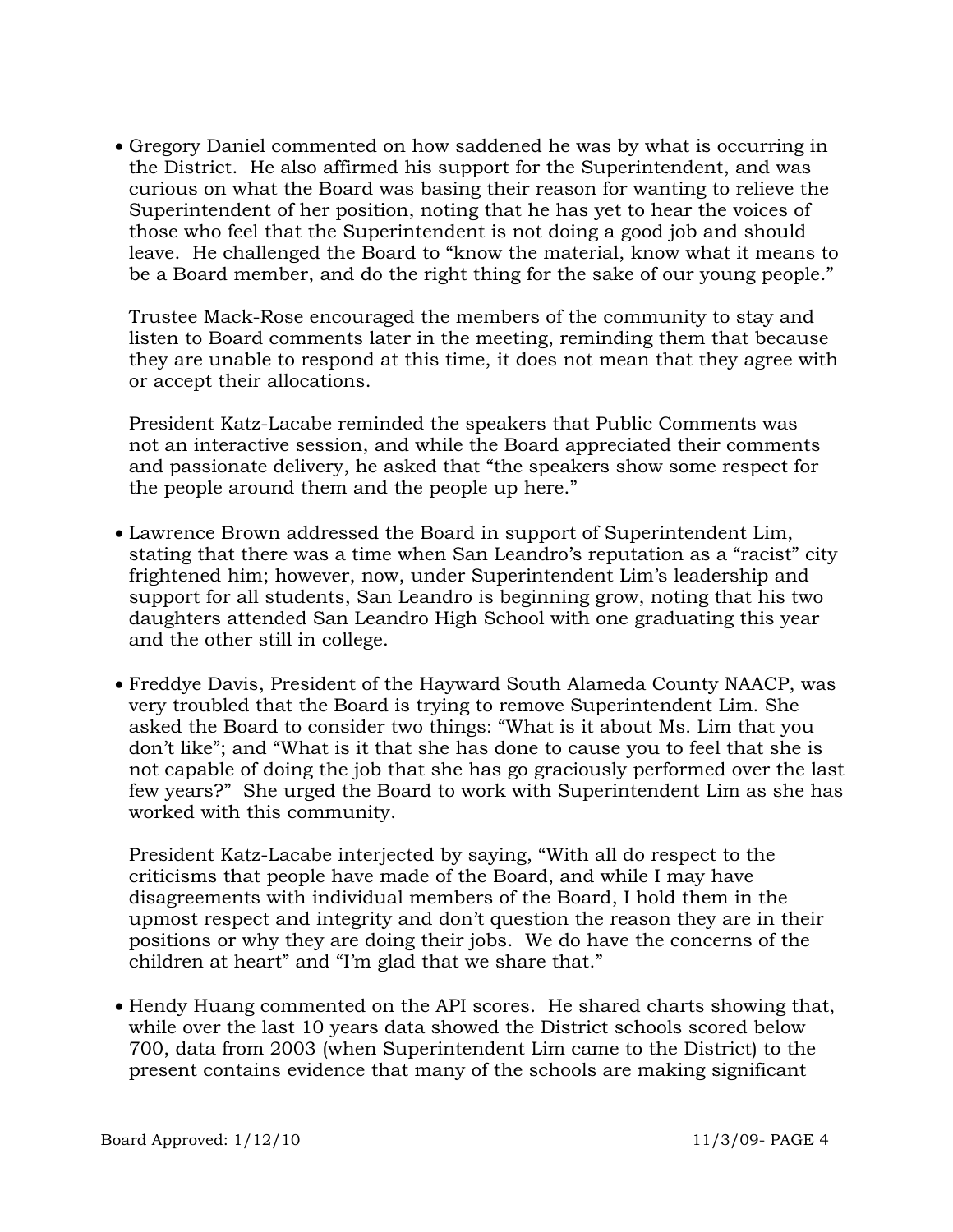gains with most elementary schools scoring above 700 and two schools scoring over 800 on the API.

Mr. Huang questioned the reasons for the Board wishing to "get rid" of the Superintendent, in light of increases in API, accusing the Board of discrimination because of her Asian ethnicity, adding that San Leandro is a diverse community and the District needs to acknowledge that and come together.

Mr. Huang urged the Board to work and listen to the community, noting that you do not represent the teachers' union (many of who do not live in the City), you represent the community, concluding, "If you do not listen to the community, you are "out" by the next election."

# **REPORTS**

- 1) Correspondence Clerk Cutter reported receipts of the following emails between October 10, 2009, and October 28, 2009: From Andrew Maruoka regarding hand washing and H1N1; from Connell Lindh regarding letter in support of Superintendent Lim; from Jerome Manos and the high school Athletic Department regarding San Leandro High School athletic facilities and suggested improvements; from Jon Sherr regarding San Leandro High School parking tickets; from Leticia O'Hara regarding request for Board members' personal email addresses; from Yvonne Day-Rodriguez regarding importance of stagger schedule and low class size in kindergarten; and from Anna Young regarding requesting more conference time to support large K-3 classes.
- 2) Union Representative Reports
	- Billy Campbell, Teamster representative, didn't realize how deeply divided the District seems to have become, urging the Board and District to come together, talk and move forward. Piggybacking on a comment made earlier that "it's not about one school, one site, or one person, it's about the District", Mr. Campbell commented that if that is true, "it has to be about children."
	- Chad Dutton, Trades Shop Steward, reported that, with the reduction in force, maintenance continues to struggle to meet the demands of the overwhelming work orders and asked the District for patience.
	- Mark Hamilton, on behalf of San Leandro Teachers' Association (SLTA), reported that on October 27, SLTA hosted a forum at Jefferson Elementary School where approximately 60 elementary school teachers came together to discuss issues that impact them such as one-on-one testing, K-1 report card obstacles, different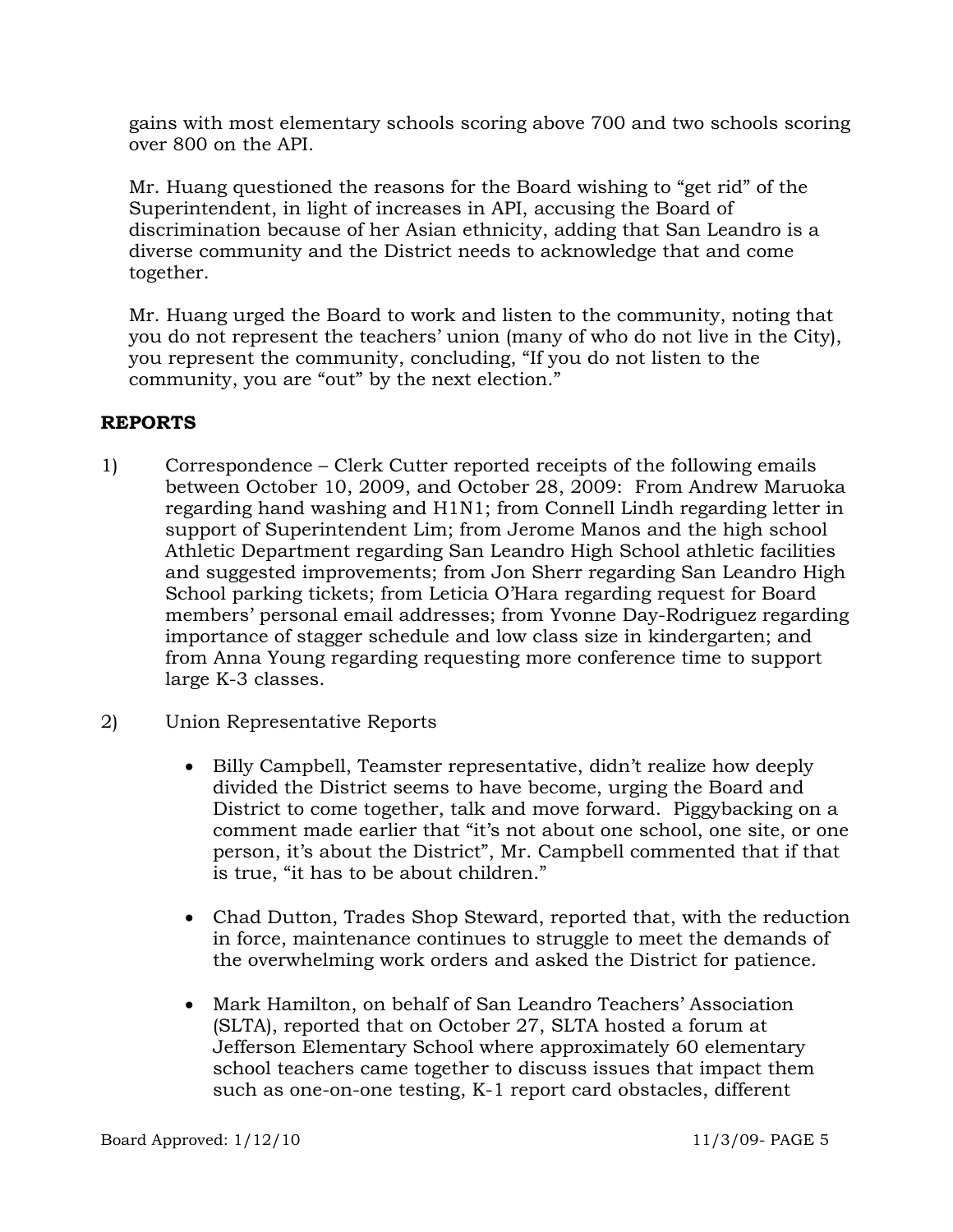assessments and formats regarding RTI, PI exhaustion by teachers, larger class size, staggered reading, combined grades and pacing guide conflict, and handwritten report card when technology can support them electronically to name a few. Mr. Hamilton will send the complete list of hot topics generated at the forum to the Board. The next meeting will be Monday, November, 3:45 p.m. at Jefferson Elementary in Room 16.

- Alex Harp, representing the San Leandro Managers' Association, recognized the support received from the District Office to ensure that the school site plans are aligned with the Essential Program Components for Student Achievement required by the District's new status as a Program Improvement District Year One. He acknowledged several administrators and support staff for their overall efforts with various departments. Mr. Harp also gave kudos to Sheila Lawrence, Director of Student Support Services for her instrumental role in acquiring H1N1 vaccines for our students and scheduling the clinics, adding that this has been a very large undertaking and SLMA is grateful that "she has been able to bring this much needed service to our families."
- 5) Board Representatives' Reports
	- Mid-Alameda County Special Education Local Plan Area Trustee Hague reported that the committee met on October 21 and discussed and approved the proposed regionalize services budget for 2009-10. Their next meeting will be in 2010.
- 3) Superintendent's Report Superintendent Lim was pleased to announce that on Monday, November 2, the San Leandro City Council approved a contract to provide crossing guard services through the end of the school year to eight elementary schools. The program is expected to be implemented on November 9.

The Superintendent Lim acknowledged Director of Student Support Services Sheila Lawrence for her insurmountable undertaking in convening District-wide H1N1 clinics. The Superintendent reported Superintendent Lim was able to attend all the clinics, adding that on November 2, Jefferson Elementary and John Muir Middle School administered 600 shots and that there are 1400 doses left. Tomorrow, November 4 is the last day. Bancroft Middle School will be going to Wilson Elementary and Roosevelt and Washington Elementary Schools will be going to Garfield. The clinics will be from 2-5 p.m. The Superintendent noted that San Leandro Unified has been very proactive in addressing the H1N1 outbreak, and was the only bay area school district distributing vaccinations to students at this time.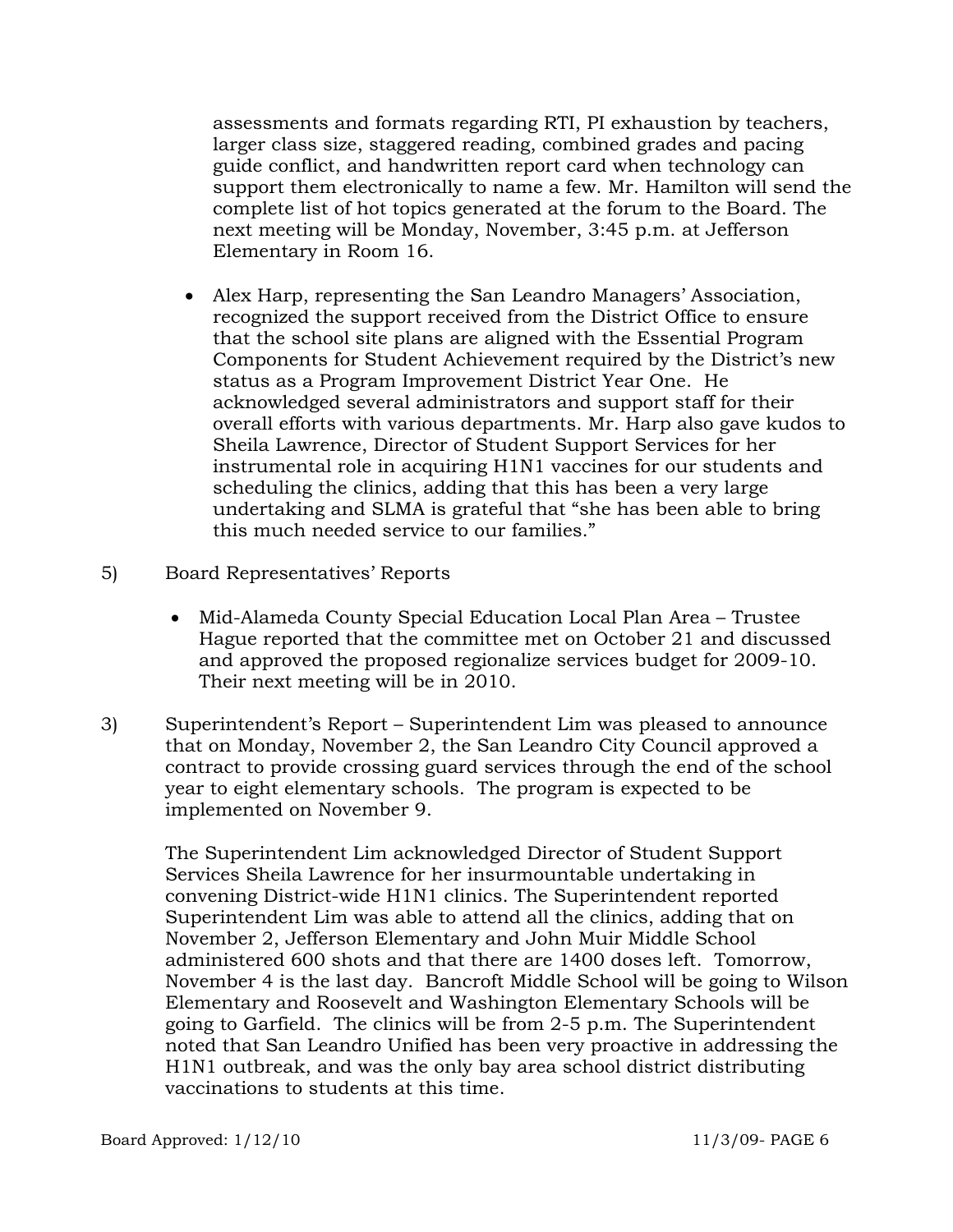In light of the recent incident that occurred at Richmond High, Superintendent Lim took a safety walk around the high school and discovered some issues requiring immediate attention. She also reviewed the protocols for dances with the site administration, and authorized overtime for the police department and campus supervisor coverage for the remainder of the games. The Superintendent felt very confident that things are in place, the school is secure, and wanted to let the community know that the District is again demonstrating pro-activity.

She invited everyone to attend the Joint School Site Council meeting with CTA, SLTA, and District parents on Thursday, November 5, 6 p.m. at the District Office.

## **PRESENTATIONS**

In light of the many questions regarding budget and actual expenditures, Assistant Superintendent Business Services Song Chin-Bendib conducted a budget workshop in the areas of budget processes; timelines; and State reports. Additionally, the Assistant Superintendent reviewed some of the questions raised regarding the 2008-2009 Unaudited Actuals.

# **PUBLIC COMMENT**

• Carol Delton, on behalf of San Leandro Teachers' Association (SLTA), appreciated staff's explanation regarding questions that she raised and how revenue is budgeted; however, questions raised regarding the way expenditures are budgeted still needed further clarification. Other areas of concerns raised by Ms. Delton included QEIA funding, class size reduction ratios, textbooks and curriculum materials, professional consulting services and operations and housekeeping expenditures. With regards to sweeping balances and accumulating balances, Ms. Dalton urged the Board to look at any funds available for sweeping.

The Board appreciated the on-going education on the budget process. The Board posed clarifying questions focusing on ways expenditures could be decreased such as the approximate \$12,000 annual fee that the District currently pays for police coverage at school events. In response, Superintendent Lim stated that following her analysis, the Police Department and District will split the cost equally which amounts to approximately \$4,000 each this year. It was also suggested that the District might explore a set fee for coaches' stipends rather then basing it on their salary for their primary position.

Trustee Mack-Rose also asked that staff provide a list of Tier II "sweepables."

### **CONSENT ITEMS**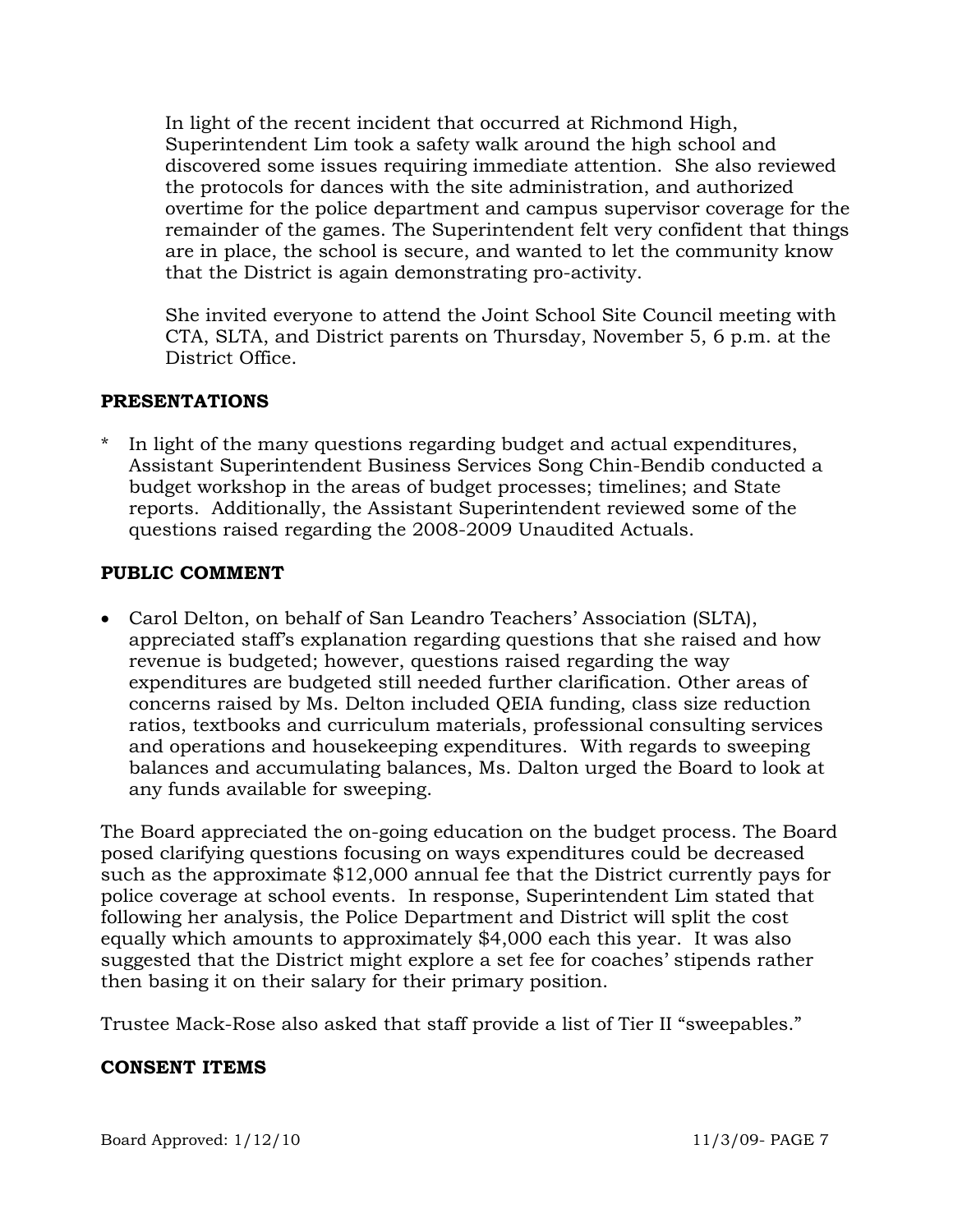# General Services

- 1.1-C Approval of Board Minutes September 15, 2009
- 1.2-C Approval of Board Minutes September 22, 2009
- 1.3-C Approval of Board Minutes October 6, 2009
- 1.4-C Approval of Board Minutes October 15, 2009

## Human Resources

2.1-C Acceptance of Personnel Report

## Educational Services

- 3.1-C Non-Public School Contracts
- 3.2-C Recommendation from Administrative Panel for Expulsion for Students E01-09/10, E02-09/10, E03-09/10, and E07-09/10
- 3.3-C Discard Library Books that are Obsolete, Damaged or in Poor Condition at Wilson Elementary School.

# Business Operations

4.1-C Resolution #09-55 to Declare certain Equipment Surplus and/or Obsolete

# Facilities and Construction

5.1-C The Pacific Access Contractors, Inc. Proposal for the Bancroft Middle School Inclined Lift Replacement

On a motion made by Trustee Cutter and seconded by Trustee Almonte, the Board approved the remaining consent items by a 7-0 vote.

### Educational Services

Board Approved: 1/12/10 11/3/09- PAGE 8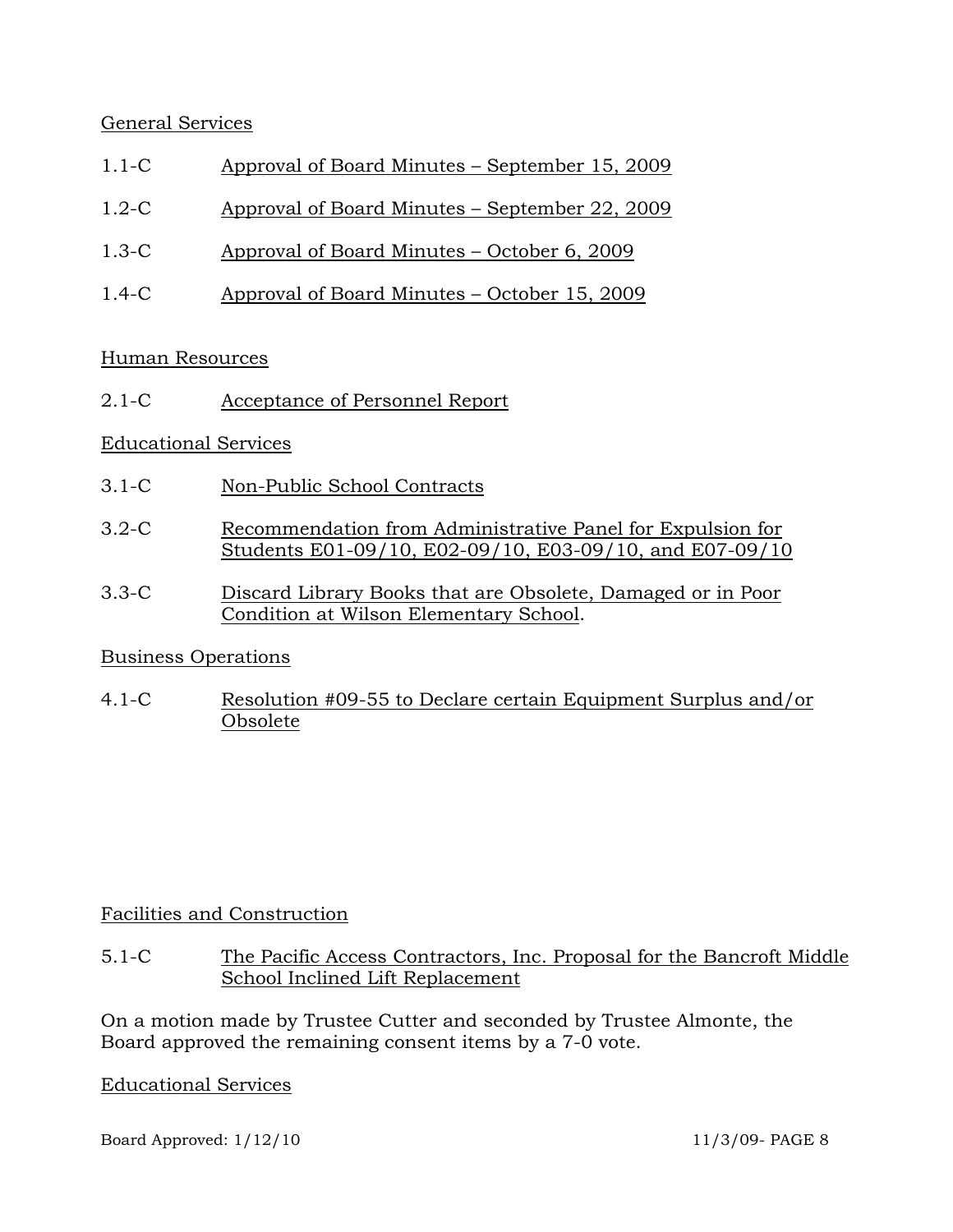3.4-C Memorandum of Understanding between the San Leandro Unified School District and Reality Mentor, Inc., for the 2009-2010 School Year for Group Mentoring Services from ASSETS 21<sup>st</sup> Century Grant

> Responding to Trustee Prola, staff explained that an outside evaluator would be performing the overall evaluation of the program using measure outcomes listed in the Memorandum of Understanding and that the District would receive a copy of the findings.

On a motion made by Trustee Prola and seconded by Trustee Sullivan, the Board approved the Memorandum of Understanding between the San Leandro Unified School District and Reality Mentor, Inc., for the 2009-2010 School Year for Group Mentoring Services from ASSETS 21st Century Grant by a 7-0 vote.

## Business Operations

4.2-C Waste Management Commercial Service Agreement for a Term of Thirty-Six Months Effective Date of July 16, 2009. The thirty-six month agreement shall automatically renew thereafter for additional terms for twelve months each unless either party give to the other party written notice of termination at least ninety days, but not more than 180 days prior to the termination of the then existing term

> Trustee Mack-Rose was concerned that the agreement did not include charges for extra services such as delivery charges, container exchange charges, "Unable to service" trip charges, and Davis Street Transfer Center dump fees.. Staff was confident that there would be funds to cover the annual cost for service plus any of those extra charges.

On a motion made by Trustee Mack-Rose and seconded by Trustee Cutter the Board approved the Waste Management Commercial Service Agreement for a Term of Thirty-Six Months Effective Date of July 16, 2009. The thirty-six month agreement shall automatically renew thereafter for additional terms for twelve months each unless either party give to the other party written notice of termination at least ninety days, but not more than 180 days prior to the termination of the then existing term by a 7-0 vote.

# **ADDITIONAL SUGGESTIONS AND COMMENTS FROM BOARD MEMBERS**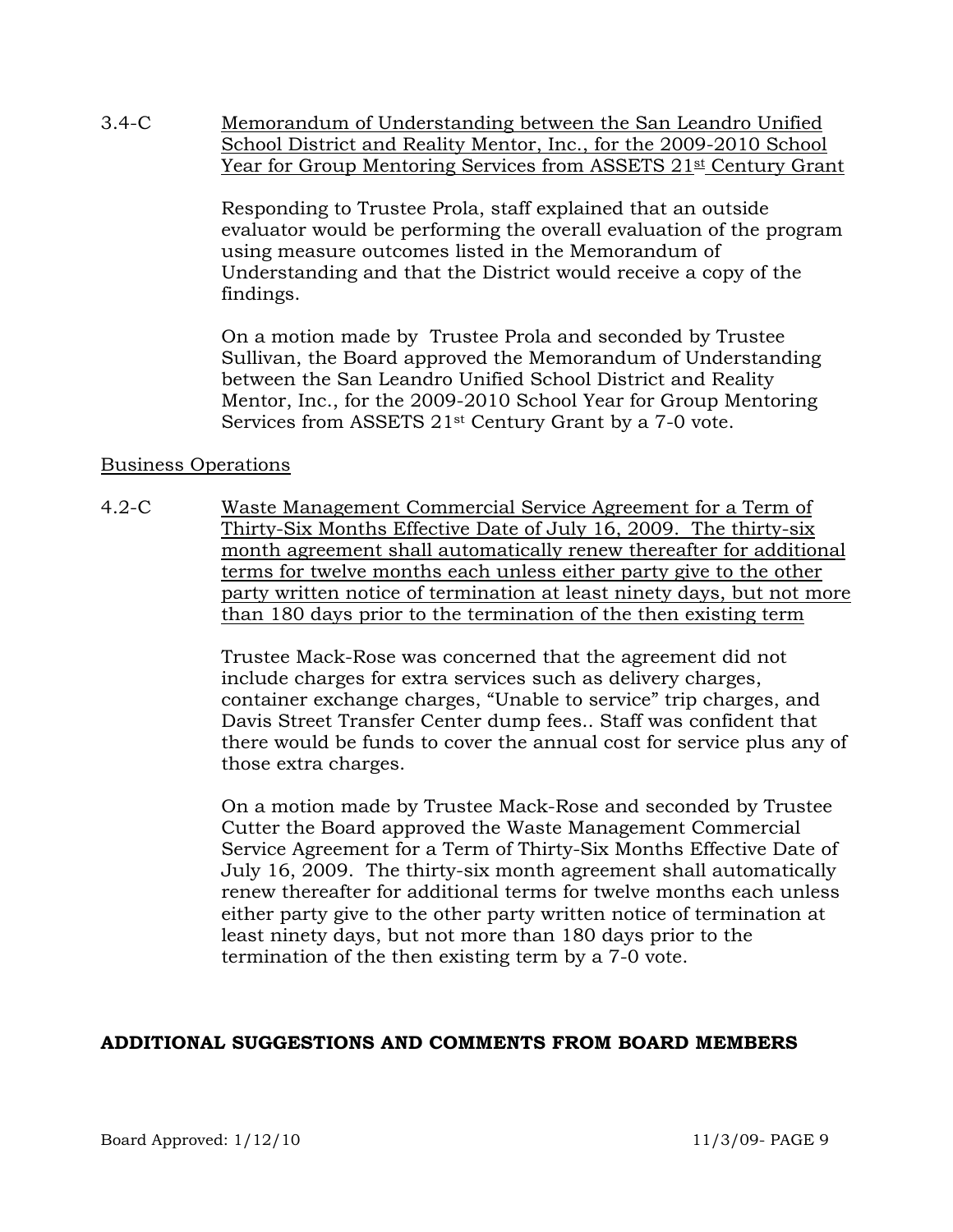• Trustee Cutter shared that, like San Leandro Unified, San Lorenzo is experiencing a tight budget, and as a result she is using her own table light at work.

Trustee Cutter asked and received consensus to have the Finance Committee meet and begin addressing upcoming cuts and processes as well as steps the District should take to move forward.

Trustee Cutter would like the Facilities Committee to consider developing a cost analysis between short-term and long-term improvements, and funding of the San Leandro High School pool.

 Trustee Cutter congratulated Student Board member Steven Mills for being crowned "Homecoming King!"

- Trustee Hague commented that the San Leandro High School football team is undefeated HAAL champions. She encouraged the Board to attend a high school football game and experience first-hand the condition and what needs to be done at Burrell Field. Trustee Hague also said that she drove by Burrell Field on the weekend and was surprised to see how much use this facility generates, and that the grounds looked better than years before, commending the District custodial grounds keepers for all of their work.
- Trustee Almonte asked for but did not receive consensus to have staff provide an update at a future Board meeting on the results of the mandatory residency registration that took place at all the school sites in April, May and June 2009.
- Trustee Sullivan thanked Sheila Lawrence for obtaining and administering the H1N1 vaccine.

Trustee Sullivan appreciated all the passionate comments directed at the Board from the parents and community members during Public Comments this evening. In response to Trustee Sullivan's question with regards to Board members responding to speakers during Public Comments, President Katz-Lacabe clarified that "the law permits the Board to briefly respond to statements made or questions poised by the public in attendance."

• Trustee Mack-Rose respected the comments made from the public, remembering a time, not so long ago, when she was at the microphone speaking passionately to a Board that she thought was unresponsive and out of touch, noting that was one of the reasons she wanted to run for a seat on the Board. Trustee Mack-Rose found the comments accusing the Board of being there for political reasons only and not for the kids very offensive and encouraged anyone to challenge the current Board and run.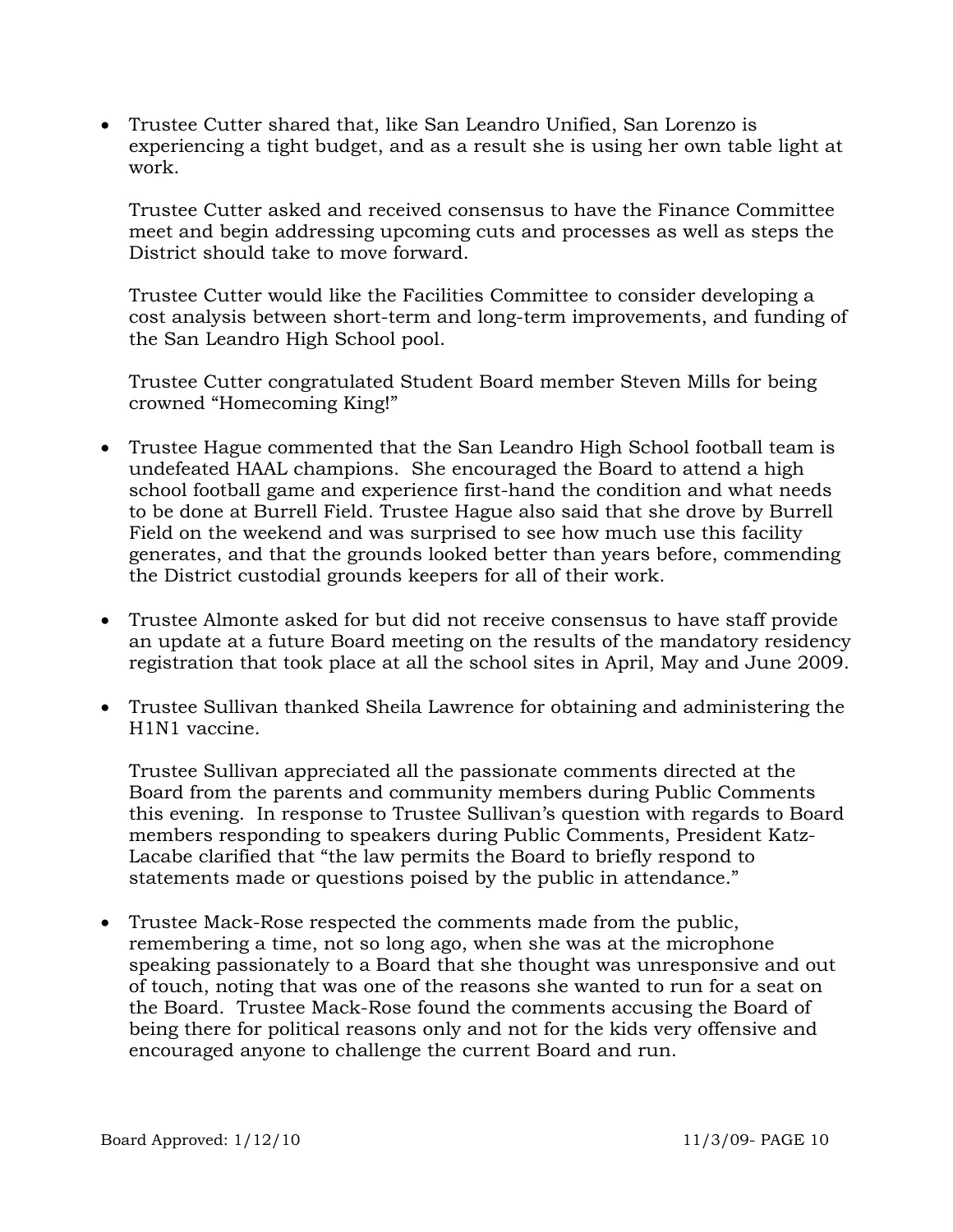Trustee Mack-Rose took time to respond and clarify some comments that were made earlier:

- − What is it about the Superintendent that is not working for you? The Board cannot discuss personnel issues in public because it is a violation of the personnel contract.
- − Achievement Gap: Trustee Mack-Rose was also concerned about the achievement gap of our minority students, stating that in the last six years overall, achievement of our students is rising, however it is not narrowing very fast for our African American and Latino students. Trustee Mack-Rose invited anyone to meet with her and look at the data on the California Department of Education website.
- − API Scores: While it is true that API scores have grown to 700 or above since Superintendent Lim came to the District, Trustee Mack-Rose said it's not 800, adding that she suspects that if you looked at other districts you would find similar trends because teachers are teaching differently.
- − You only talk about Washington and not Jefferson: Of all our elementary schools demographically, Washington and Jefferson elementary schools are probably the most similar, adding that Trustee Mack-Rose believed she was elected because of her active involvement at Washington Elementary.
- − Allegations of discrimination based on race or ethnicity are very serious, and if allegations of that sort are made, they should be supported.
- − Political-driven allegations: Our kids matter, but our teachers matter too because they are working with our kids and deserve a voice. "You can't just write off teachers because they don't live in our District." It was Trustee Mack-Rose's belief that kids and teachers are the two most important aspect of education because "they know what's going on in the classroom."

Trustee Mack-Rose commented about students needing an H1N1 booster shot in a month. Trustee Mack-Rose asked for and received consensus to have Director Sheila Lawrence provide an outreach plan to educate parents about where their children can receive the booster shot.

Trustee Mack-Rose asked for and received consensus to have staff investigate antibacterial gel usage in relation to loss of ADA.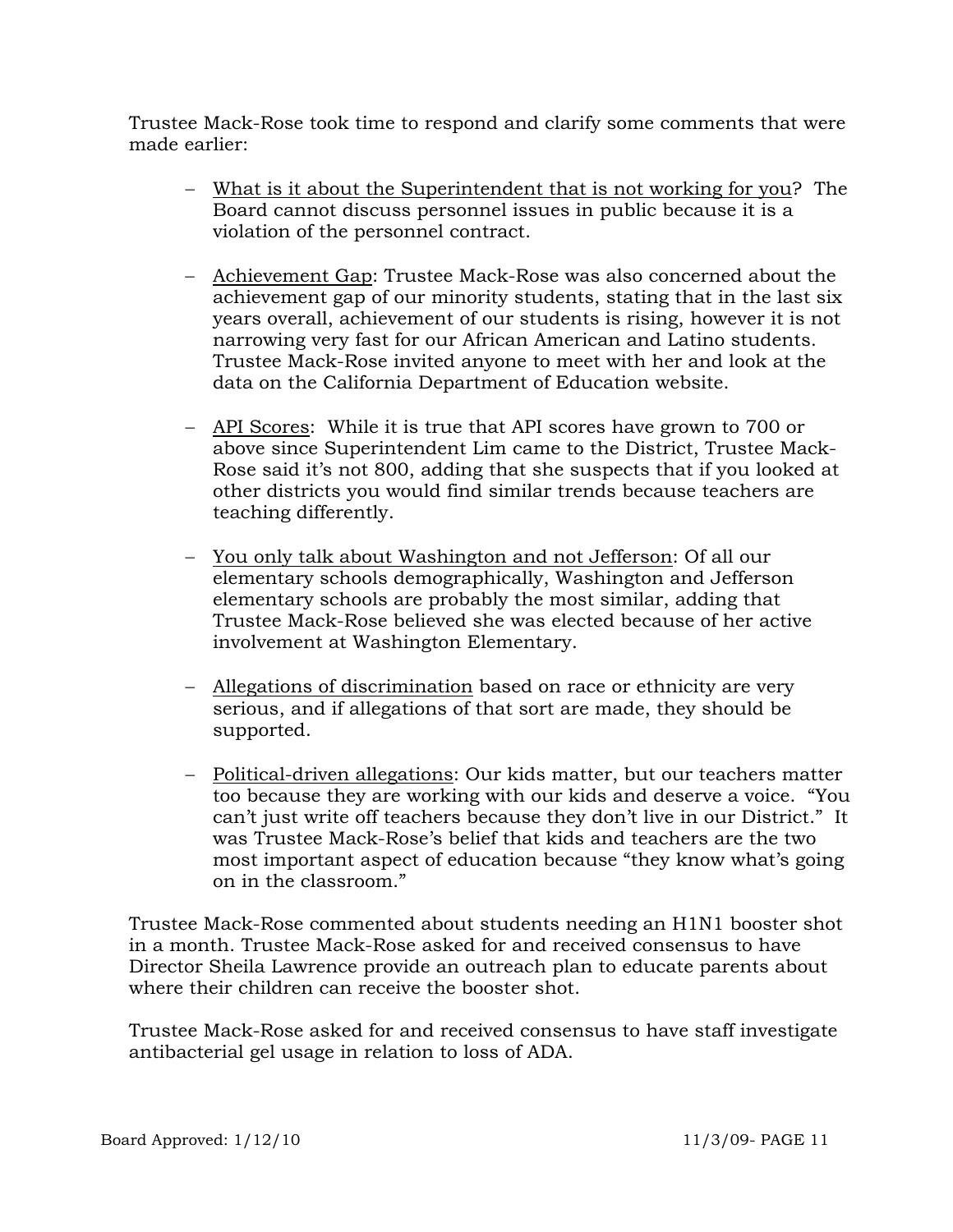Trustee Mack-Rose's asked for a report in the *Confidentially Speaking* regarding the roof leaks at Bancroft Middle School, including the cause, the mediation, and what funding resource is covering the repairs. It was noted that this may have already been addressed in a *Confidentially Speaking*. Trustee Mack-Rose said that she would follow-up.

• Trustee Prola suggested that the District reconsider installing solar panels as a means to save energy costs, noting that recently Orchard Elementary School in San Jose recently installed solar panels resulting in energy costs savings of approximately \$160,000.

Trustee Prola asked for and received consensus to agendizing changing the designation of Columbus Day to "Indigenous Peoples' Day" for next year.

Trustee Prola reported that she spoke to three homeowners' associations, the San Leandro Education Foundation and (Political Action Committee for Excellence (PACE) regarding names for the 9th Grade Campus, adding that she has only received positive feedback.

Touching on something that Trustee Mack-Rose said, Trustee Prola concluded, "I too appreciate the fact that we've heard from the community and that some of the opinions don't seem to favor what the Board thinks." Trustee Prola was, however, irritated by being labeled, along with some of her fellow Board members, recently in the City newspaper as being "a tool of the teachers" And while Trustee Prola didn't have any problem with the teachers, "teachers do have a voice, but it's just one voice, adding that "you actually do not need a school board to run a school and you don't need a superintendent and you don't need any administrators and believe it or not you don't even need custodians, but if there isn't a kid or a teacher you don't have a school." Trustee Prola also was concerned about allegations of racism, noting that she has spent her life working with minority kids and takes allegations of that kind very seriously.

• Trustee Katz-Lacabe also touched on some of the comments, stating that there are "no hidden agendas, no secret meetings", and that he was aware of the restrictions of the Brown Act.

Trustee Katz-Lacabe congratulated the San Leandro Sports Foundation for a successful event and thanked the Board members who attended and showed support for the event.

Trustee Katz-Lacabe offered kudos to the Washington Elementary School PTA and Dads' Club for a very successful haunted house. He offered his gratitude to the City Council for their decision regarding the crossing guards.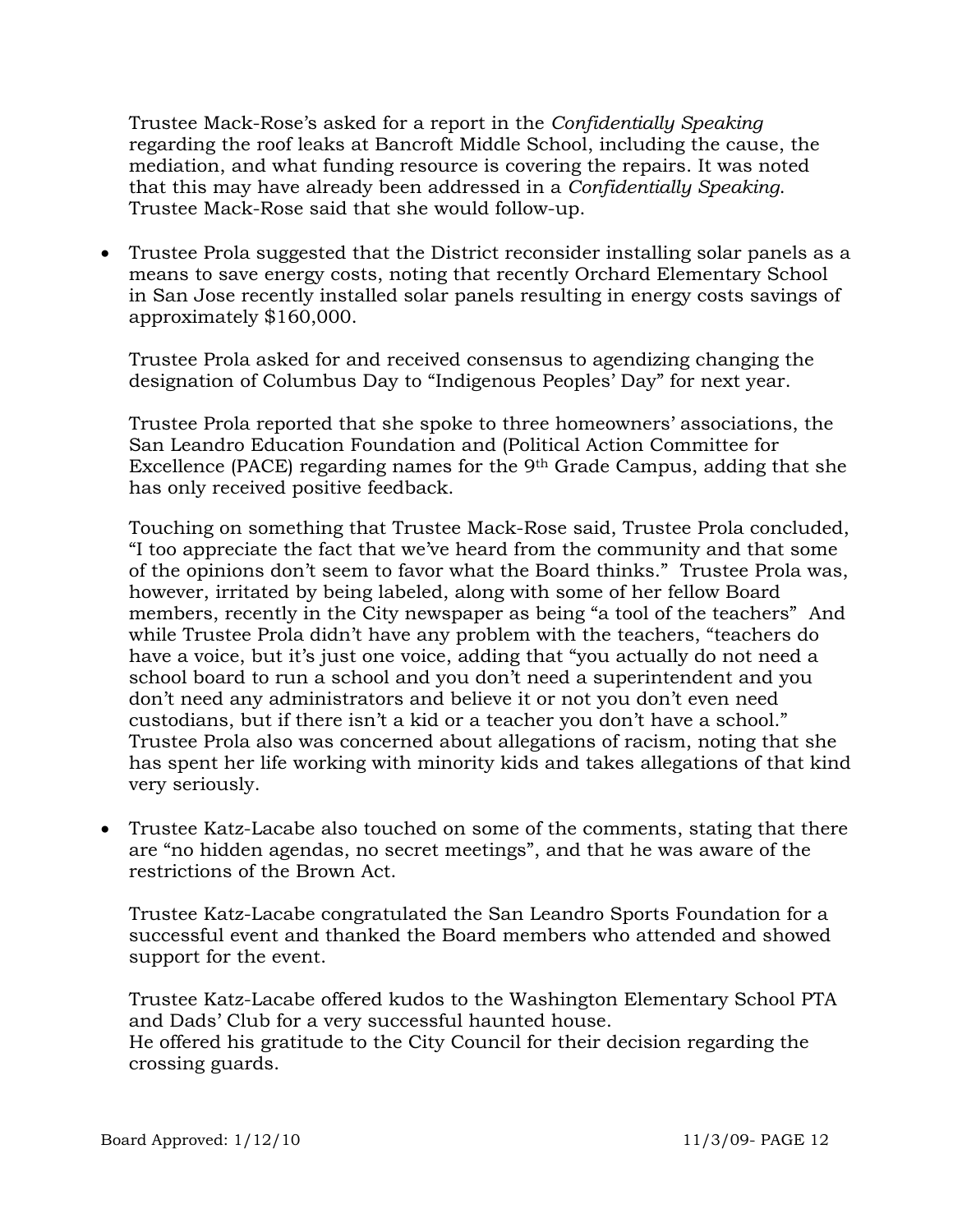Trustee Katz-Lacabe thanked Energy Recovery, Inc. for acquiring the H1N1 vaccine and working with the District and Davis Street Family Resource Center to make sure that vaccinations were administered to San Leandro families much sooner than expected.

The Board adjourned into closed session at 9:59 p.m. The Board returned to open session 11:12 p.m. where President Katz-Lacabe said that no action was taken.